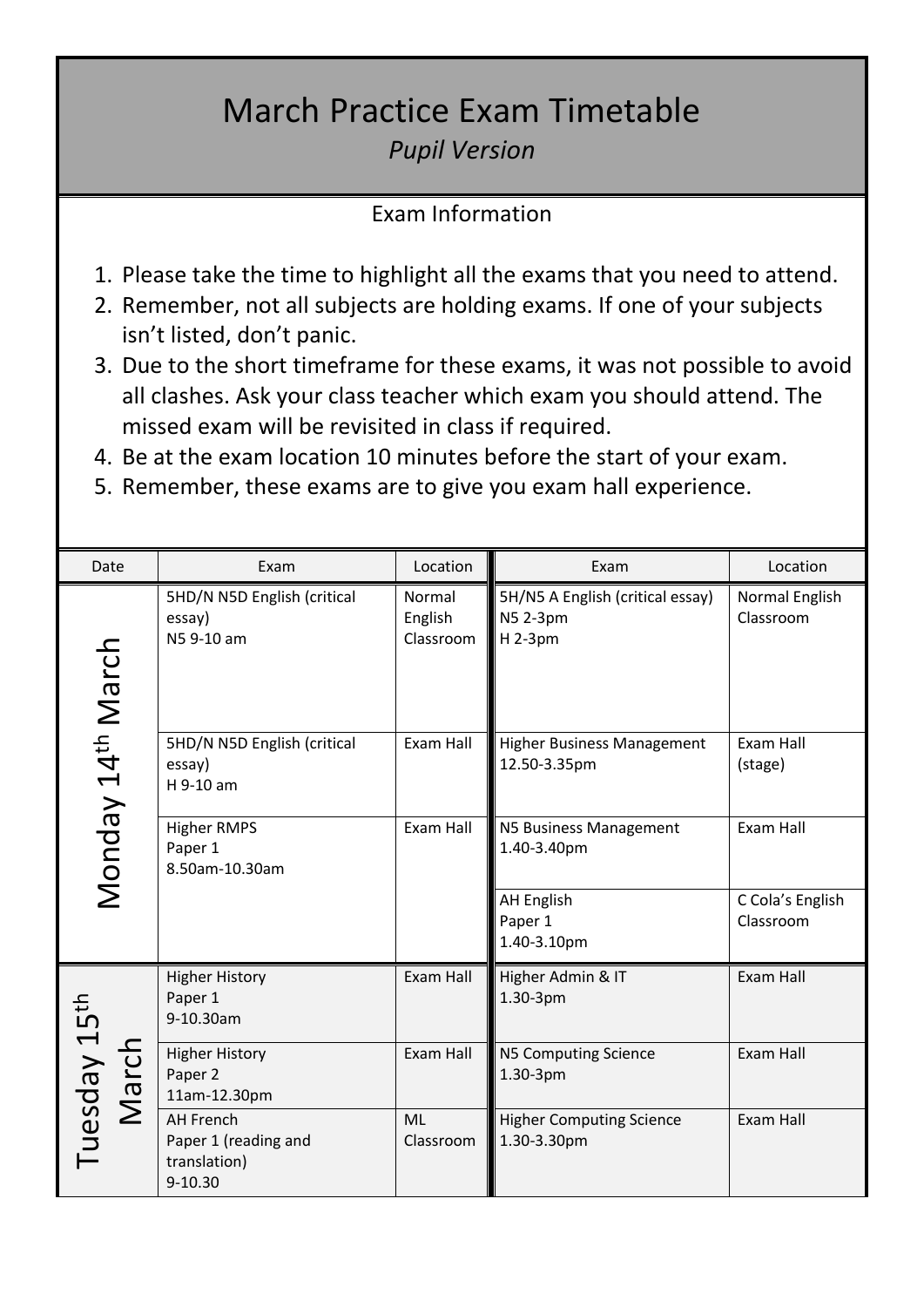|                                       | <b>AH French</b><br>Paper 2(listening and discursive<br>writing)<br>11-12.20pm | <b>ML</b><br>Classroom          |                                                           |                                  |
|---------------------------------------|--------------------------------------------------------------------------------|---------------------------------|-----------------------------------------------------------|----------------------------------|
|                                       | N5 Biology<br>9-10.30am                                                        | Exam Hall                       | N5 RMPS<br>1.10-2.50pm                                    | Exam Hall                        |
| Wednesday 16 <sup>th</sup> March      | <b>Higher Biology</b><br>9-10.30am                                             | Exam Hall                       | N5 French<br>Paper 1 (reading and writing)<br>1.10-2.40pm | Exam Hall                        |
|                                       | <b>AH Biology</b><br>$9-11am$                                                  | Exam Hall                       | N5 French(listening)<br>11.50am-12.20pm                   | Modern<br>Languages<br>Classroom |
|                                       | <b>AH Spanish</b><br>Paper 1 (reading and<br>translation)<br>9-10.30 am        | Exam Hall                       |                                                           |                                  |
| Vlarch<br>Thursday 17 <sup>th</sup> N | AH Spanish Paper 2(listening)<br>11-12.20                                      | ML<br>Classroom                 |                                                           |                                  |
|                                       | <b>Higher Maths</b><br>Paper 1<br>9-10.15am<br>Paper 2<br>10.45-12.15am        | Exam Hall                       | N5 Chemistry<br>$2-3pm$                                   | Exam Hall                        |
|                                       | S4 N5 English<br>10.30-11.30am (Out 15 mins<br>early period 2 for break.       | Normal<br>English<br>Classrooms | H Chemistry<br>2-3.30pm                                   | Exam Hall                        |
|                                       | PE/PSE)                                                                        |                                 | English AH<br>Paper 2<br>2-3.30pm                         | Exam Hall                        |
|                                       |                                                                                |                                 | N5 Spanish<br>Paper 1<br>1.-1.30pm (listening)            | ML Classroom                     |
|                                       |                                                                                |                                 | N5 Spanish Paper 2 (reading<br>and writing)<br>2-3.30pm   | Exam Hall                        |
|                                       | N5 Modern Studies<br>8.50--11.10am                                             | Exam Hall<br>(stage)            | <b>Higher Geography</b><br>Paper 1<br>$11.30 - 1.20$ pm   | Exam Hall                        |
| Friday<br>18 <sup>th</sup>            | N5 Geography<br>8.50-10.55am                                                   | Exam Hall                       | <b>Higher Geography Paper 2</b><br>1.50-2.40pm            | Exam Hall                        |